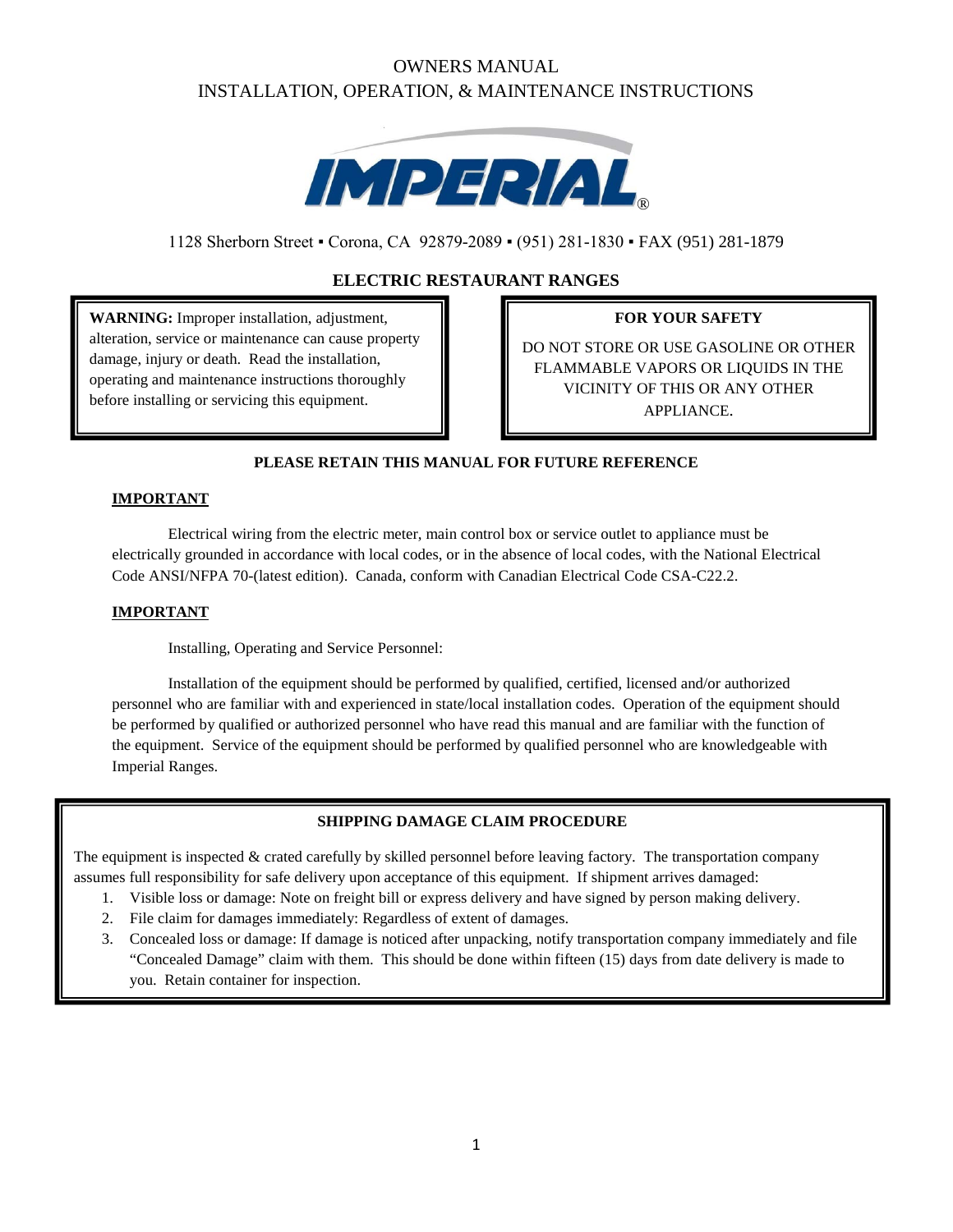### **RATING PLATE**

The rating plate is located in front of the range below the oven section (7" from the floor). Information on this plate includes the model and serial numbers. When communicating with factory about a unit or requesting special parts or information, this data is essential for proper identification. The Salamander broiler or Cheesemelter (if provided) is supplied with its own rating plate located on the unit.

## **IMPERIAL COOKING APPLIANCES MUST BE CONNECTED ONLY TO THE TYPE OF GAS IDENTIFIED ON THE RATING PLATE**

## **CLEARANCES**

The appliance area must be kept free and clear of all combustibles. This unit is design-certified for the following installations only:

The clearances from **combustible** and **noncombustible** construction for ranges and range mounted Salamander broiler or Cheesemelter are as follows:

|              | Combustible | Noncombustible |  |  |  |
|--------------|-------------|----------------|--|--|--|
| Back         | 6"          |                |  |  |  |
| <b>Sides</b> | 6           |                |  |  |  |

If legs or casters are not used, the unit must extend 2" beyond the front edge of a noncombustible curb or platform.

#### **LEVELING**

A carpenter's level should be placed on the center across the range top and the unit leveled both front-toback and side-to-side. If it is not level, cakes, casseroles, and any other liquid or semi-liquid batter will not bake evenly, burner combustion may be erratic and the unit will not function efficiently.

If the floor is relatively smooth and level, the unit may be further leveled with adjustment in the foot of the leg. Adjust to the high corner and level the unit with metal shims if the adjustment required exceeds the 1 ¼" adjustment available. Units with casters must be leveled with shims. A unit will probably not return to the same position after being moved, requiring re-leveling after each move.

## **AIR SUPPLY & VENTILATION**

The area in front of, around, and above the appliance must be kept clear. Adequate clearance must be maintained at all times in front and at the sides of the appliances for servicing and proper operation.

Means must be provided for any commercial, heavy-duty cooking appliance to exhaust combustion waste products to the outside of the building. Usual practice is to place the unit under an exhaust hood. Filters and drip troughs should be part of any industrial hood, but consult local codes before construction and installing a hood.

#### **CONVECTION OVEN – ELECTRICAL CONNECTION**

Imperial ranges with CONVECTION OVEN the motor is internally wired. The electrical service in the building must be in accordance with local codes, or in the absence of local codes, with the National Electrical Code, ANSI/NFPA 70 or the Canadian Electrical Code, CSA C22.2, as applicable. Wiring diagram is located on the backside of the unit. **FOLLOW LOCKOUT-TAGOUT PROCEDURES.**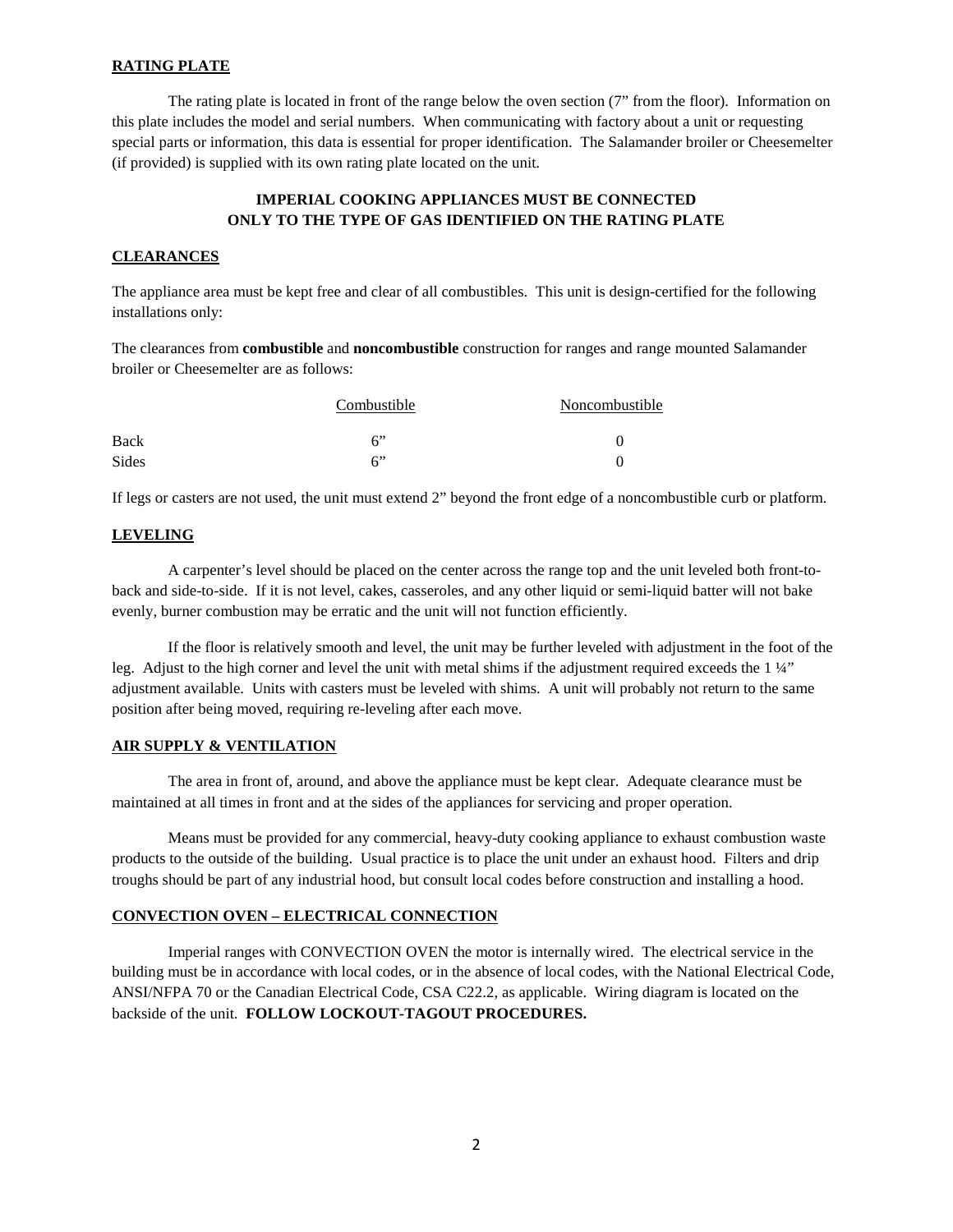## **ASSEMBLY**

The range is shipped fully assembled, except for the legs, high back and shelf. The range is provided with 6" (152mm) adjustable stainless steel legs (hardware included), packaged in a box located inside the oven. A set of 6" (152mm) casters are available as an optional field installable accessory.

| <b>RANGE</b>  | <b>LEGS TO</b> | <b>CASTERS TO</b> |
|---------------|----------------|-------------------|
| <b>SERIES</b> | <b>INSTALL</b> | <b>INSTALL</b>    |
| $IR-4-F$      |                |                   |
| $IR-6-E$      |                |                   |
| $IR-10-E$     |                |                   |

### **INSTALLATION OF LEGS/CASTERS**

- 1. Carefully lift range to access the bottom for leg or casters installation
- 2. For leg installation thread leg directly into base insuring leg is tight up against unit base.
- 3. Align holes in caster mounting plate with pre-drilled holes in bottom of range located in each of the four corners
- 4. Attach mounting plate to bottom of range using four ¼" x 5/8" self tapping screw (provided).

NOTE: The locking casters should be mounted on the front.

A permanently connected appliance mounted on casters and intended to be secured to the building structure should adhere to the flowing:

- a. Adequate means must be provided to limit the movement of the appliance without depending on or transmitting stress to the electrical conduit
- b. The appliance shall be installed using a flexible conduit.

If the range is installed on casters and is moved for any reason, it is recommended that the range be re-leveled front to back and side to side for even baking.

## **ELECTRICAL CONNECTIONS**

## **WARNING**

**Electrical and grounding connections must comply with the applicable portions of the National Electrical Code and/or other local electrical codes.**

## **WARNING**

**Disconnect electrical power supply and place a tag at the disconnect switch to indicate that you are working on the circuit.**

Position the range in its final location. Bring conduit containing the proper supply wire to the range through the knockout located on the J box. Select the size and type of field wire in accordance with the National Electrical code suitable for carrying the equipment's rated amps and voltage. Use field wires suitable for 75°C on units carrying more than 80 amps.

Note: if you have purchased a 60" or 72" model, it will have two (2) electrical connections. The left and the right portions of the range are supplied with individual branch circuits, the connection points are found in 2 J boxes.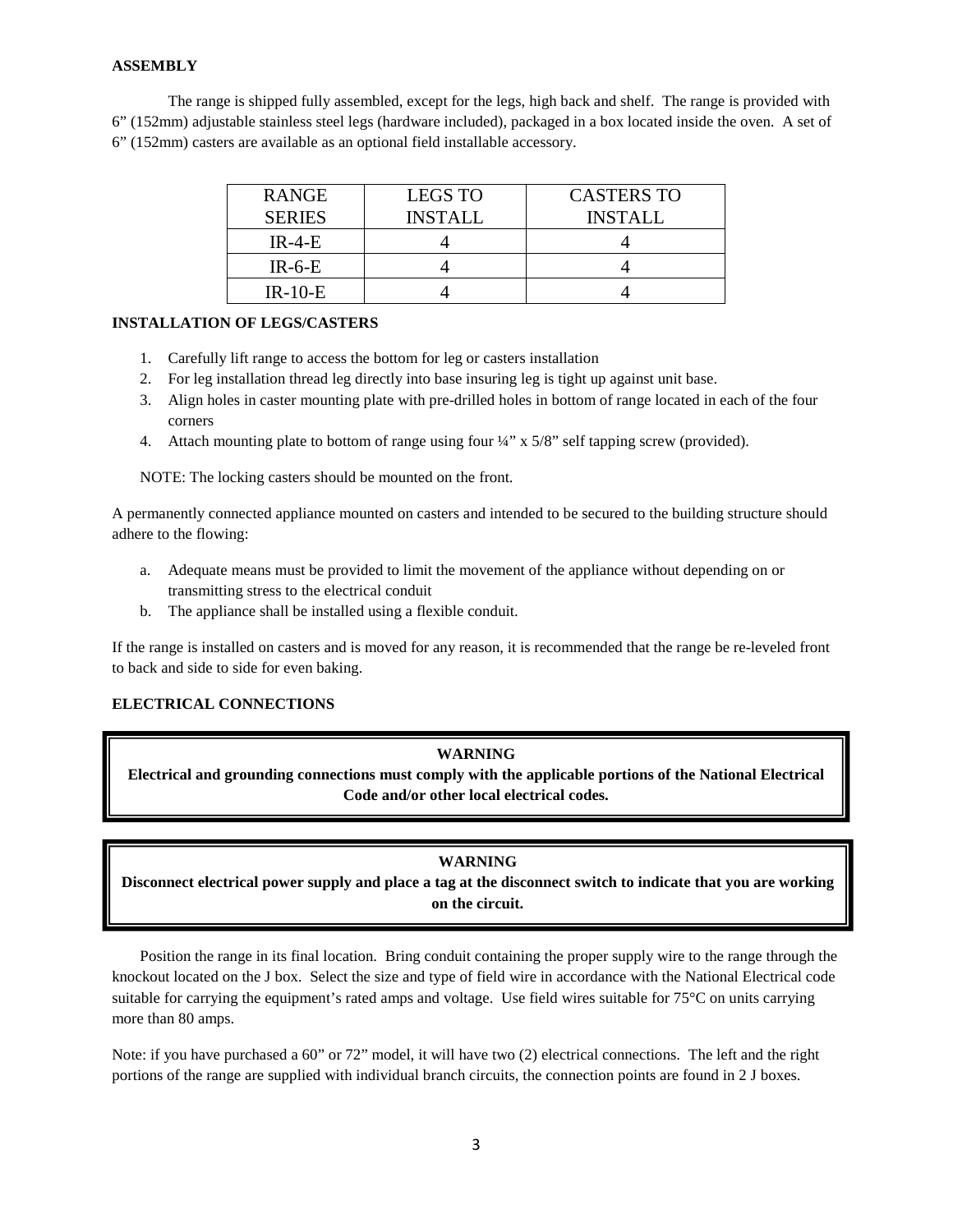#### **CAUTION**

## **The 60" & 72" unit has more than one source of electrical supply. Each source MUST be connected in accordance with the National Electric Code (latest edition) or other local codes.**

Connect supply leads to field terminal block and green grounding lead to the labeled ground lug. The supply wire should be anchored through the access hole with bulkhead fitting. Ranges are shipped wired for 3-phase or 1-phase service but may be changed in the field. Refer to wiring diagram and schematic decal attached to the range for necessary alterations.

#### **OPERATION**

#### **WARNING**

**The range and its parts are hot. Be very careful when operating, cleaning or servicing the range.**

#### **ELEMENT CONTROLS**

Infinite load switches that control and maintain heat to the surface plates. The controls are arranged in pairs; the left knob controls the front plate and the right knob controls the rear plate. NOTE: On 480 v, units cast iron plates are controlled by a selector switch allowing settings from high to low.

#### **HOT TOP SWITCH**

A thermostat (1-10) controls and maintains heat to the top section. Select desired heat level, (1 is minimum, 10 is maximum).

#### **GRIDDLE THERMOSTAT**

Regulates the amount of heat needed to maintain the set temperature. Each 12" (305 mm) section of the griddle has its own thermostat with a temperature range of 200 $\degree$ F (93 $\degree$ C) to 550 $\degree$ F (288 $\degree$ C).

#### **OVEN THERMOSTAT**

Regulates the amount of heat needed to control and maintain oven temperature around the desired set temperature. The temperature range is from 200°F (93°C) to 550°F (288°C). Turn dial counterclockwise to increase temperature and clockwise to decrease temperature.

#### **ELEMENTS**

Element plates are most efficient when used with utensils having a maximum inside diameter of 10" (254) or a minimum inside diameter of 9" (229). Stock pots of 9, 12 and 16 qt. capacities are recommended for bulk cooking.

NOTE: It is important that the utensil used has a flat bottom that sits uniformly on the surface of the plate. Utensils with curved bottoms (either through design or warped from use) will have poor contact and therefore poor heat transfer. This will result in poor cooking performance.

The solid surface plates are rated for 2000 watts and are controlled by an infinite heat switch. A solid surface plate will reach cooking temperature from room temperature in 5 to 7 minutes at a HI switch setting. Each control knob is marked HI and LO. The Hi setting is full heat. Use the Hi setting to start cooking quickly and to bring water to a boil.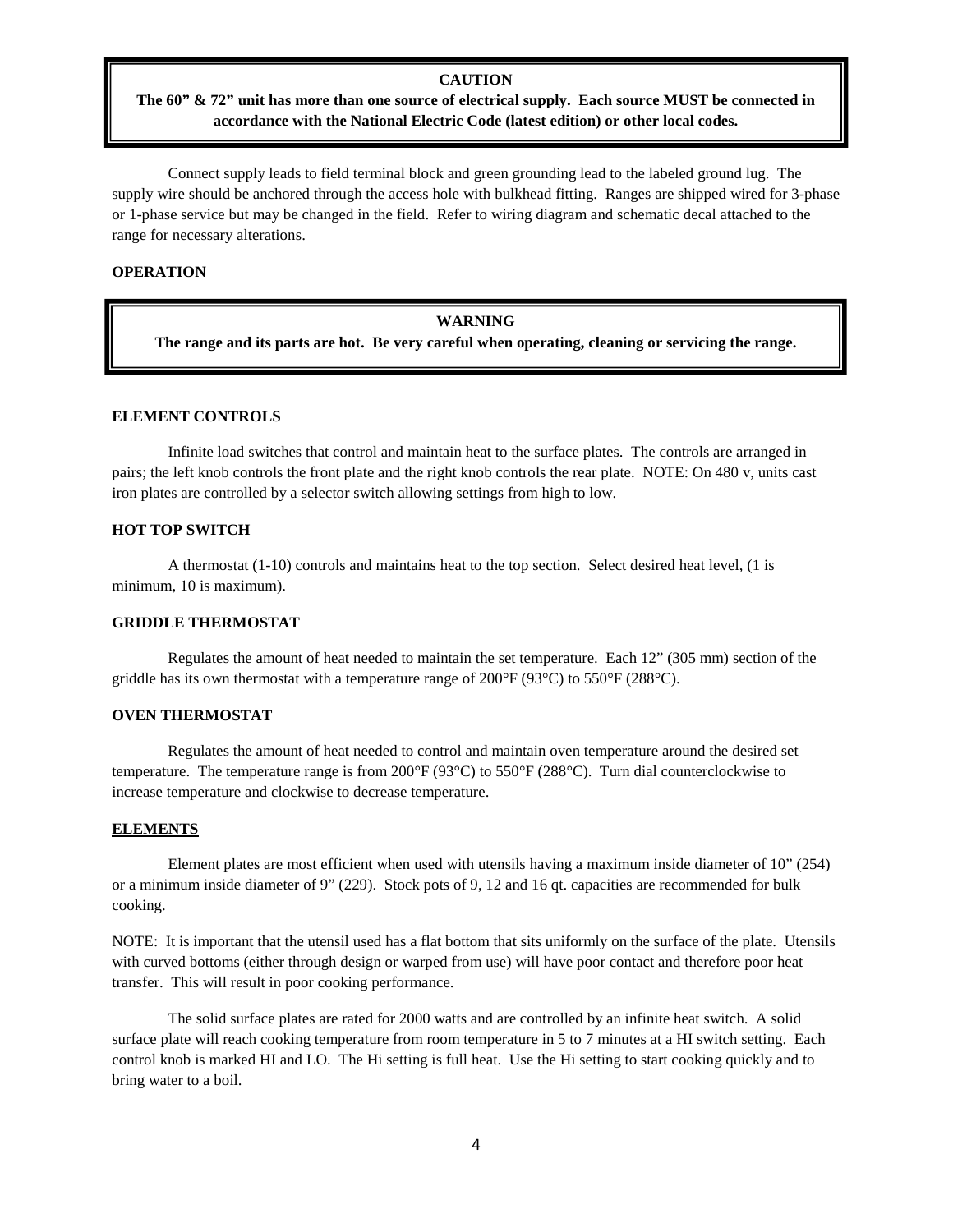#### **Some DO's and DON'T's of surface cooking.**

- 1. Do use utensils to fit the tops (9" to 10" [229 to 254 mm] inside diameter.
- 2. Do use flat-bottom, straight-sided pots and pans.
- 3. Do use covers for stock pot work. Water will boil much sooner and much less heat is required for cooking in a covered container. Less water may be used thereby retaining vitamins and minerals in the food.
- 4. Do turn off plates a few minutes before cooking is completed to use the heat stored in the plate.
- 5. Do not allow surface plates to idle unloaded. The surface plates will reach very high temperatures and this can cause the casting to warp or dome. Plates idled at a setting of MED-LO with a pot of water on them and turned to HI when loaded will perform bulk cooking jobs just as rapidly, without damage to the plates.

## **GRIDDLE**

#### **CAUTION**

**This griddle plate is steel, but, the surface is relatively soft and can be scored or dented by the carless use of a spatula or scraper. Be careful not to dent, scratch or gouge the plate surface. Do not try to knock off loose food that may be on the spatula by tapping the corner edge of the spatula on the griddle surface.**

Griddles are supplied with an 3000 watt heating element per 12" of griddle surface. Each heating element is individually controlled by a thermostat with a range of  $200^{\circ}$ F to  $550^{\circ}$ F ( $93^{\circ}$ C to  $288^{\circ}$ C).

The griddle will preheat to 400°F (204°C) in approximately 10 minutes or will come up to 400°F (204°C) from a 300°F (149°C) setting in 3 minutes. During breakfast, you may set one control at 300°F (149°C) for eggs and the other at 375°C (191°C) for pancakes, bacon, etc. During lunch, you might use the whole area at 350°F (177 $^{\circ}$ C) for hamburgers or set one side for hamburgers and the other at 400 $^{\circ}$ F (204 $^{\circ}$ C) for minute steaks and grilled cheese sandwiches.

Between serving periods, foods that take longer to cook, such as soup or stew, may be simmered in a large container set on the griddle surface. If no grilled items are to be served, pans of food may be kept hot on the griddle at a setting of 200 $\mathrm{P}$  to 250 $\mathrm{P}$  (93 $\mathrm{C}$  to 121 $\mathrm{C}$ ).

|     | STANDARD VOLTAGES - 208 VOLTS OR 240 VOLTS 50/60 Hz - SINGLE OR THREE PHASE |                                           |              |                |                      |                 |                                  |                 |                |      |         |                |                          |               |      |             |             |  |
|-----|-----------------------------------------------------------------------------|-------------------------------------------|--------------|----------------|----------------------|-----------------|----------------------------------|-----------------|----------------|------|---------|----------------|--------------------------|---------------|------|-------------|-------------|--|
|     | 480 VOLTS 50/60 Hz - THREE PHASE ONLY                                       |                                           |              |                |                      |                 |                                  |                 |                |      |         |                |                          |               |      |             |             |  |
|     |                                                                             |                                           |              |                | 3 PHASE              |                 |                                  |                 |                |      |         |                |                          |               |      |             |             |  |
|     |                                                                             | <b>TOTAL</b>                              | <b>TOTAL</b> | <b>LOADING</b> |                      |                 | NOMINAL AMPS PER LINE WIRE CONN. |                 |                |      |         |                |                          |               |      |             |             |  |
|     | MODEL                                                                       | <b>KW</b><br><b>KW PER PHASE</b><br>CONN. |              |                | 3 PHASE              |                 |                                  |                 |                |      |         |                | 1 PHASE                  |               |      |             |             |  |
|     | NO.                                                                         | <b>KW</b>                                 | <b>PER</b>   | PER CONN.      |                      | <b>208 VOLT</b> |                                  | <b>240 VOLT</b> |                |      | 480VOLT |                |                          | 208           | 240  |             |             |  |
|     |                                                                             |                                           | CONN.        |                | IL1-L2 IL2-L3 IL1-L3 |                 | L1                               | L2              | L <sub>3</sub> | L1   | L2      | L <sub>3</sub> | L1                       | L2            | L3   | <b>VOLT</b> | <b>VOLT</b> |  |
|     | $IR-G24-XB$                                                                 | 6                                         | 6            | 3              | 0                    | 3               | 16.6                             | 16.6            | 16.6           | 14.5 | 14.5    | 14.5           | 7.2                      | 7.2           | 7.2  | 28.8        | 25          |  |
|     | $IR-G36-XB$                                                                 | 9                                         | 9            | 3              | 3                    | 3               | 25                               | 25              | 25             | 21.6 | 21.6    | 21.6           |                          | $10.8$   10.8 | 10.8 | 43.2        | 37.5        |  |
|     | $IR-G48-XB$                                                                 | 12                                        | 12           | 3              | 6                    | 3               | 33.4                             | 33.4            | 33.4           | 29   | 29      | 29             | 14.4                     | 14.4          | 14.4 | 51.6        | 50          |  |
| **  | $IR-G60-XB$                                                                 | 15                                        | 6            | 3              | <sup>0</sup>         | 3               | 16.6                             | 16.6            | 16.6           | 14.5 | 14.5    | 14.5           | 7.2                      | 7.2           | 7.2  | 28.8        | 25          |  |
|     |                                                                             |                                           | 9            | 3              | 3                    | 3               | 25                               | 25              | 25             | 21.6 | 21.6    | 21.6           |                          | $10.8$   10.8 | 10.8 | 43.2        | 37.5        |  |
| ∗   | $IR-G72-XB$                                                                 | 18                                        | 9            | 3              | 3                    | 3               | 25                               | 25              | 25             | 21.6 |         |                | 21.6 21.6 10.8 10.8 10.8 |               |      | 43.2        | 37.5        |  |
|     |                                                                             |                                           | 9            | 3              | 3                    | 3               | 25                               | 25              | 25             | 21.6 | 21.6    | 21.6           | $10.8$   10.8            |               | 10.8 | 43.2        | 37.5        |  |
| *** | STD. OVEN                                                                   | 5.3                                       | 5.3          | $\Omega$       | 0                    | 5.3             |                                  |                 |                |      |         |                |                          |               |      | 14.7        | 12.7        |  |
|     | CON. OVEN                                                                   | 5.3                                       | 5.3          | $\Omega$       | 0                    | 5.3             |                                  |                 |                |      |         |                |                          |               |      | 18.4        | 17.2        |  |

\* NOTE: Two separate conduit connections must be made: each connection carries one-half of the rated load.

\*\* NOTE: Two separate conduit connections must be made: each connection carries 6 KW, the other cnnection carries 9 KW.

\*\*\* NOTE: Use chart per (1) oven. Add Amp draw to cooktop for total unit Amps.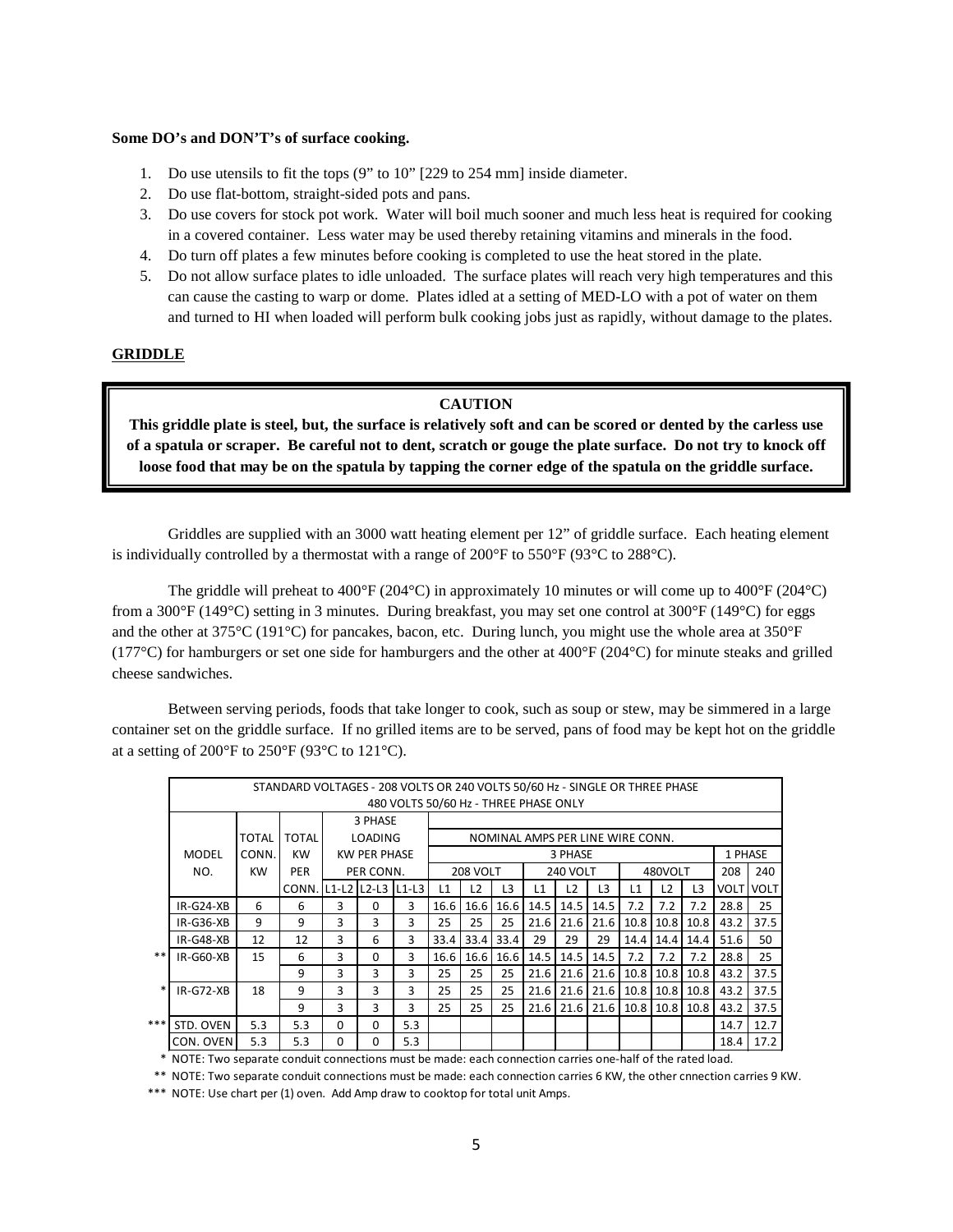#### **CAUTION**

**Never cover the oven deck or rack with aluminum foil. The oven will not operate properly and the range may be damaged.**

### **Preheating**

Thoroughly preheat the oven by setting the switch and the thermostat to the desired temperature. For full loads and delicate baked products, it may be desirable to allow the oven to cycle a second time before loading.

### **Roasting**

Place meat on a rack in an open pan with sides sufficiently high to retain the drippings. For best results, roast at the low temperatures of 200°F (93°C) to 325°F (163°C) recommended by the Department of Agriculture and the American Meat Institute. Most meats may be roasted with the infinite heat switch set at HI. If heavy browning on poultry is not desired, the switch should be set between MED-LO and VERY-LO.

## **POWER OUTAGE**

If a power outage occurs, the range will automatically shut down. When power is restored, the range will automatically resume normal functions. If the range is left unattended during the power outage, turn all control knobs/switches OFF. When power is restored, turn desired control knobs/switches back ON. The unit will be preheated in 5 minutes and normal cooking operations can be resumed.

### **FINAL PREPARATION**

### **A. TOP SECTION**

New units are wiped clean with solvents at the factory to remove any visible signs of dirt, oil, or grease remaining form thin film or nontoxic rust protectant. Food preparation surface should be washed thoroughly with hot, soapy water before being used.

## **B. GRIDDLE**

New griddles should be seasoned following this sequence:

- (1) Clean the griddle surface thoroughly with hot, soapy water to remove the protective oil coating wiped on at the factory.
- (2) Rinse with a mixture of ¼ cup vinegar to one quart water.
- (3) Spread unsalted solid shortening or liquid frying compound evenly over the entire griddle surface.
- (4) Turn all thermostats to 350 degrees and wait until the shortening begins to smoke, then turn the thermostats "off".
- (5) Rub the now-melted shortening into the griddle surface with burlap, moving in the direction of the surface's polish marks and covering the entire surface.
- (6) Let the griddle cool, then repeat steps 3,4, & 5.
- (7) When the griddle is cool after the second seasoning, wipe it once again with a thin film of shortening or cooking oil.

## **C. OVENS**

On initial installation, turn the oven to 250 degrees and operate for about 1 hour, then reset the thermostat to its maximum and operate for another hour. This will drive off any solvents remaining in the unit. At the end of this second hour, turn the thermostat OFF, open the door and allow the unit to cool. Oven should then be thoroughly washed using hot, soapy water before being used.

#### **CLEANING AND MAINTENANCE**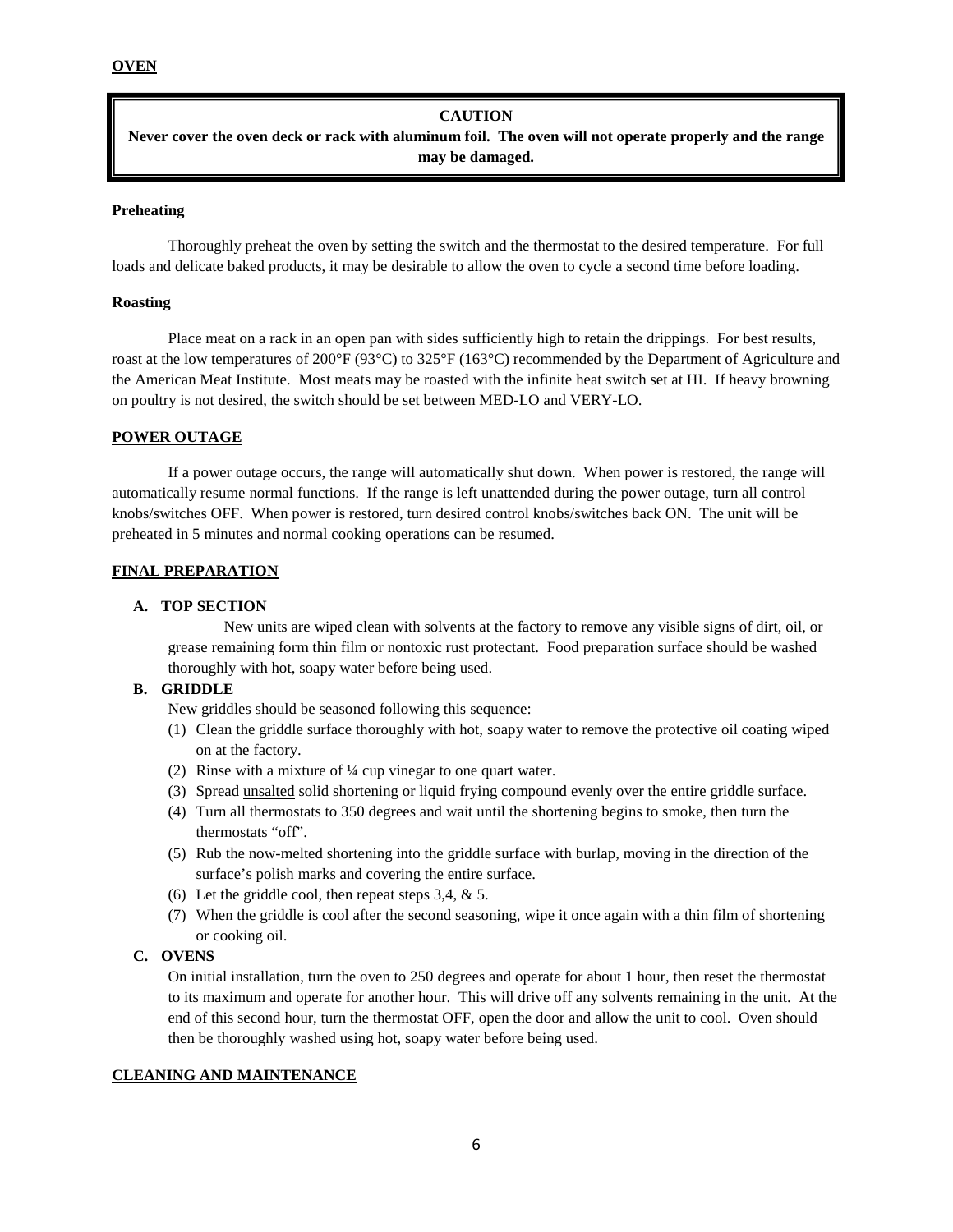Any piece of equipment works better and lasts longer when maintained properly. Cooking equipment is no exception. Your Imperial range and oven must be kept clean during the working day and thoroughly cleaned at the end of the day.

## **WARNING DISCONNECT ELECTRICAL POWER SUPPLY BEFORE CLEANING**

## **CAUTION**

# **NEVER USE AMMONIA IN AN OVEN THAT IS WARMER THAN ROOM TEMPERATURE AND ALWAYS HAVE DIRECT VENTILATION!**

## **DAILY:**

## **GRIDDLES:**

- 1. Scrape with a nylon griddle scrapper to remove cooked on spills. Use a fine grained stone only when absolutely necessary.
- 2. Wipe away any griddle stone dust and food particles with burlap.
- 3. Wash with hot, soapy water, then rinse with vinegar and water.
- 4. Rinse again with clear water.
- 5. Re-oil with shortening or liquid frying compound.
- 6. DO NOT FLOOD A HOT GRIDDLE WITH COLD WATER! This promotes griddle warping and can cause the griddle to crack if continued over a long period of time.

## **ALL OVENS:**

- 1. Remove the baking racks. Wash in hot soapy water and replace after the rest of the oven is cleaned.
- 2. Remove the oven element cover by lifting it out from the front then sliding forward, out of the oven.
- 3. Scrape off any food particles with a nylon griddle scraper. Be very careful about scratching the porcelain finish on the oven liner panels.
- 4. Wash all the above with hot soapy water, then reassemble.
- 5. Baked on spills may be loosened and stubborn stains removed with ordinary household ammonia and scrubbing with a nylon pad in a cold oven only.
- 6. Do not allow spray type oven cleaners to come into contact with the temperature probe or element in the oven.
- 7. After cleaning the oven, rinse well with ¼ cup of vinegar to one quart of clear water solution to neutralize any caustic residue of the cleaning compound. Wipe dry.

## **CONVECTION OVEN:**

- 8. To increase the life of the motor follow these instructions:
	- a. Never run oven with motor off.
	- b. After you finish cooking and the oven is not to be used for more then  $\frac{1}{2}$  hour, place the toggle switch to the "COOL DOWN" position and open the door. When oven temperature is equal to room temperature turn unit off.